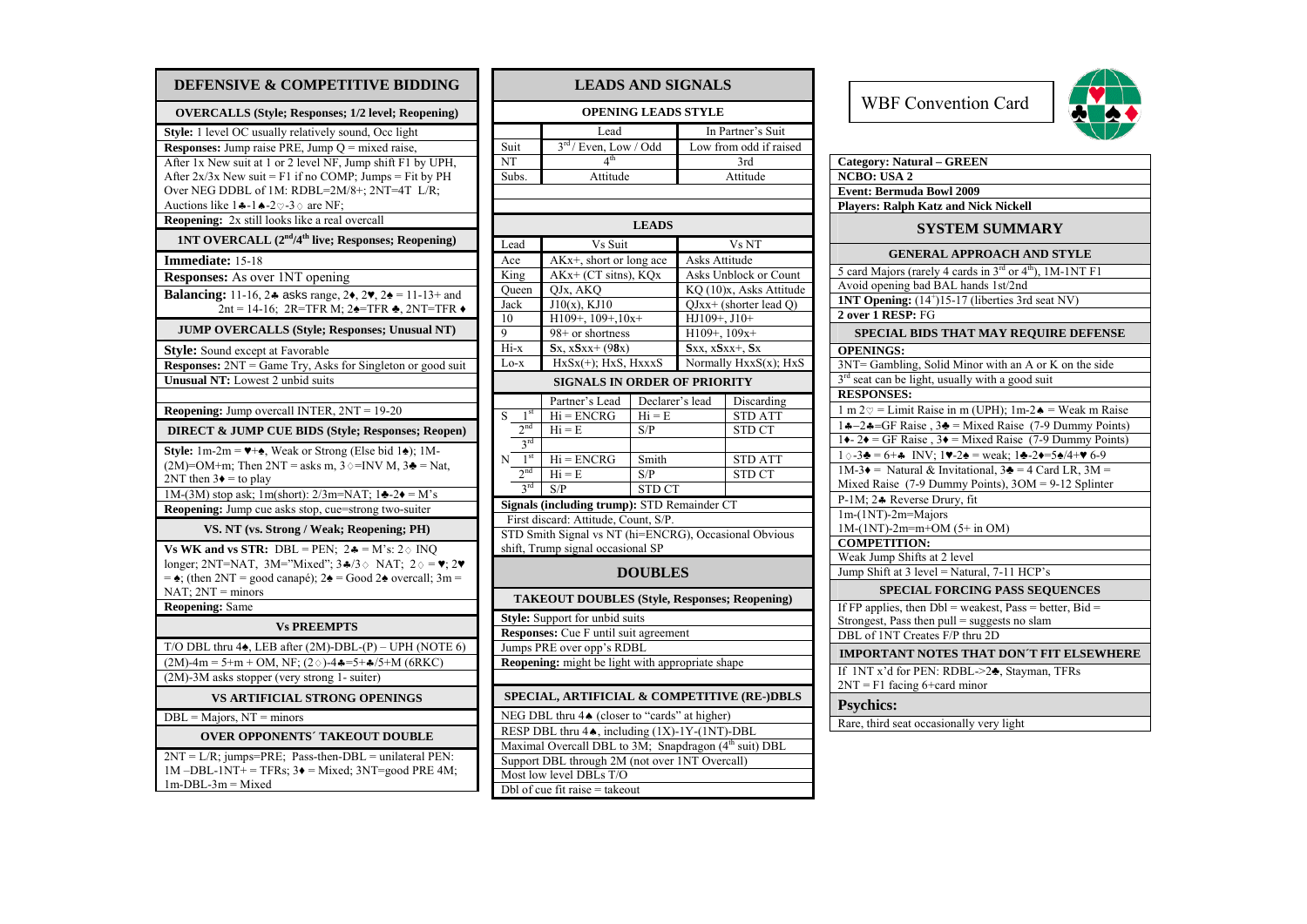|                |                   |                                                 |                 | Nick Nickell - Ralph Katz<br><b>July 2009</b>        |                                                                                                                              |                                                                                                                                                                                               |                                                                                                                                   |
|----------------|-------------------|-------------------------------------------------|-----------------|------------------------------------------------------|------------------------------------------------------------------------------------------------------------------------------|-----------------------------------------------------------------------------------------------------------------------------------------------------------------------------------------------|-----------------------------------------------------------------------------------------------------------------------------------|
|                |                   |                                                 |                 |                                                      |                                                                                                                              |                                                                                                                                                                                               |                                                                                                                                   |
| <b>OPENING</b> |                   |                                                 | NEG DBL<br>THRU | <b>DESCRIPTION</b>                                   | <b>RESPONSES</b>                                                                                                             | <b>SUBSEQUENT AUCTION</b>                                                                                                                                                                     | PH & COMP BIDDING                                                                                                                 |
|                | <b>ARTIFICIAL</b> | $\frac{\text{MIN.}\,\# \text{OF}}{\text{CARS}}$ |                 |                                                      |                                                                                                                              |                                                                                                                                                                                               |                                                                                                                                   |
| $1 +$          |                   | 3                                               | 4A              | 11+ Occ 1 $\bullet$ with 4 $\bullet$ /5 $\bullet$    | 1M may bypass equal/longer $\diamond$                                                                                        | 1NT rebid may conceal 4M with $3(4)$ .                                                                                                                                                        | PH: FIT jumps                                                                                                                     |
|                |                   |                                                 |                 | BAL 12-14, 18-19                                     | $1NT = 6-10$ ; $2NT = GF$ ; $3NT = 16-18$                                                                                    | / 1NT rebid: $2\blacktriangleright$ Puppet $2\blacklozenge$ ), $2\blacklozenge$ = FG; $2NT =$                                                                                                 | 4th suit NF, except reverse $=$ F1                                                                                                |
|                |                   |                                                 |                 | 1. with 33 minors,                                   | Raises: $2 \div =GF$ (NOTE 5); $2 \div = Limit$ ,                                                                            | puppet 3 <sup>*</sup> (NOTE 1). /2NT Rebid (NOTE 4)                                                                                                                                           |                                                                                                                                   |
|                |                   |                                                 |                 | Judgment with 44 minors                              | $2\triangleleft=PRE$ ; $3\triangleleft=Mixed$ ; $3x=PRE$ ;                                                                   | 34 Puppet 34, TFRs. 4SFG ex $1 \triangleq F1$                                                                                                                                                 |                                                                                                                                   |
|                |                   |                                                 |                 |                                                      | $1\clubsuit - 1\bullet = \text{occ } 2/3\bullet$ ; $1\clubsuit - 2\bullet = 5\spadesuit/4 + \bullet 6-9$                     | $(2\triangle = ARTFG); 1\triangle = 1M; 2\triangle = 2\triangle + ART$ . Raise<br>1M with 3. 14-14; $2 \div 3 = \text{NF}$ . /2NT:                                                            |                                                                                                                                   |
|                |                   |                                                 |                 |                                                      |                                                                                                                              | 3M=SPL/4R=TFR. 14-14; 17-14; 27=FG                                                                                                                                                            |                                                                                                                                   |
| $1 \circ$      |                   | 3                                               | 4 <sub>•</sub>  | 3 only with 4432                                     | Mostly as for $1\clubsuit$ ;                                                                                                 | After 1m-2m: $2\nightharpoonup$ $\cong$ "BAL" (flawed NT);                                                                                                                                    | PH=FIT jumps; 4th suit NF; reverse= F1                                                                                            |
|                |                   |                                                 |                 |                                                      | 2♣ FG (NOTE 3); 3♣=INV                                                                                                       | 24=UNBAL; om=NAT; 3m=6+m strong BAL                                                                                                                                                           |                                                                                                                                   |
| $1\circ$       |                   | 5(4)                                            | 4A              | May be 4-card suit $3^{\text{rd}}$ & 4 <sup>th</sup> | $1NT = F1$ ; $2/1M FG$ ex very clear misfit<br>$2 NT = GF 4$ trump raise: then ART                                           | ART $2\triangle 2$ after 1NT response and 2m rebid<br>1M-1NT; 2NT: TFRs                                                                                                                       | After 1M: Reverse DRURY (fit)<br>FIT jumps except 3. NAT; 3M=5T                                                                   |
|                |                   |                                                 |                 |                                                      | $3\clubsuit$ = Limit Raise; $3\heartsuit$ = Mixed                                                                            | After $3\div 3\div 5$ some second suit; 30M=some                                                                                                                                              | Mixed raise                                                                                                                       |
|                |                   |                                                 |                 |                                                      | $3\bullet$ = NAT INV; 2 $\bullet$ = weak                                                                                     | void; next $3$ steps = SPL up the line;                                                                                                                                                       | After 1M (COMP): Fit Jumps; 3NT=                                                                                                  |
|                |                   |                                                 |                 |                                                      | $3 \triangle = ANY 9-12$ SPL; $3NT/4m = 13+$                                                                                 | 1M-1NT; $2\clubsuit - 2\spadesuit = 9 + ART$ ; $3\spadesuit = weak$                                                                                                                           | Good PRE 4M                                                                                                                       |
|                |                   |                                                 |                 |                                                      | <b>SPLs</b>                                                                                                                  |                                                                                                                                                                                               |                                                                                                                                   |
| $1 \spadesuit$ |                   | 5(4)                                            | $4\circ$        | May be 4-card suit $3^{rd}$ & 4 <sup>th</sup>        | Mostly as over $1\blacktriangledown$ ; $4\blacktriangledown$ = NAT<br>$3\blacktriangledown$ = ANY 9-12 SPL; $3NT/4m=13+SPLs$ | See $1\phi$ for most continuations<br>14-1NT; $3\blacktriangle =$ NAT FG or $5+\blacktriangle/4$ . $3\blacktriangle$ asks                                                                     |                                                                                                                                   |
| 1NT            |                   |                                                 | 4 <sub>A</sub>  | 15-17 (may be very good                              | NF STAY, JTB, Texas                                                                                                          | $1NT - 2 - 2 \cdot 3M = 4M$ , 5+OM; 2M=INV                                                                                                                                                    | <b>COMP:</b> TRF LEB (mostly)                                                                                                     |
|                |                   |                                                 |                 | 14) May have 5M, 6m,                                 | $2\spadesuit$ = Minor-suit Stayman; $2NT = ∅$ :                                                                              | $1NT-2$ $\triangleleft$ -2x-4M = 6M slam try bad suit                                                                                                                                         | NEG DBL thru 3.                                                                                                                   |
|                |                   |                                                 |                 | <b>SPL K</b>                                         | $3\clubsuit = \diamond$ :                                                                                                    | $1NT - 2 - 20 - 4 = 69/4$ , $4 = 6/4$                                                                                                                                                         | System on thru opp $2\clubsuit$                                                                                                   |
|                |                   |                                                 |                 |                                                      | $3\bullet$ = Puppet Stayman<br>$3\degree = 4144$ ; $3\bullet = 1444$ (/3 $\bullet$ 4 $\bullet$ =NAT or                       | 1NT-24; 2M-3OM=ANY SPL, 4+=BAL S/T                                                                                                                                                            | Texas if a jump; TRF over 34<br>Switch Majors over 3 $\diamond$                                                                   |
|                |                   |                                                 |                 |                                                      | strong $4$ . $4$ asks)                                                                                                       | 1NT-2 $\bullet$ ; 2 $\bullet$ -2 $\bullet$ =ART FG; /3 $\bullet$ /3 $\diamond$ =INV                                                                                                           |                                                                                                                                   |
| $2 -$          | $\sqrt{ }$        | $\theta$                                        |                 | STR, ART, F 2NT or 3M                                | $2\diamond=0/1$ control; $2\ntriangleright=2$ ; $2\triangle=3+$                                                              | 2.4-2 $\diamond$ ; 2.4:3.4 = 2 <sup>nd</sup> negative; 3NT=ANY FIT                                                                                                                            | DBL = $0/1$ K; Pass=2+K; suits = NAT 0-2;                                                                                         |
|                |                   |                                                 |                 | See NOTE (2)                                         | $2NT$ = one loser suit; $3NT$ =solid suit                                                                                    | JUMP; Jump = SPL; $4\triangleq$ =Good trumps and out.                                                                                                                                         | Opener's double penalty                                                                                                           |
|                |                   |                                                 |                 |                                                      | $3x = TFR$ to 3 of 4 tops 6 <sup>th</sup> (after "take"<br>$new suit = SPL$ )                                                | 2♣-2♦; $3M = 4M/5+$ ♦. 2♣-2 $\diamond$ ; $2 \heartsuit = NAT$ or<br>25-26/29+ BAL: $2 \triangleleft$ INO – then 3NT=27-28,                                                                    |                                                                                                                                   |
|                |                   |                                                 |                 |                                                      |                                                                                                                              | 2NT=other BAL, else $\blacktriangledown$ . 2 $\blacktriangleright$ -2 $\blacktriangledown$ ; 3 $\blacktriangleleft$ = 4 $\blacktriangleleft$ /6+ $\blacktriangledown$                         |                                                                                                                                   |
| $2\diamond$    |                   | 6(5)                                            |                 | Weak 2, Fairly Sound                                 | NS constructive at 2 Level, F at 3 Level                                                                                     | $2\blacklozenge$ -2M; $2NT = NAT$ , forward-going                                                                                                                                             | COMP: $2M=NF$ , $3x=F$ ; $2NT=F1$                                                                                                 |
|                |                   |                                                 |                 |                                                      | 2 NT asks Feature, $4\triangleq$ = RKCB                                                                                      |                                                                                                                                                                                               |                                                                                                                                   |
| 2M             |                   | 6(5)                                            |                 |                                                      | New=F1; 2NT asks feature INV+<br>$4\bigstar = R KCB$                                                                         | $2\blacktriangledown$ -2 $\blacktriangle$ ; 2NT= exactly 2 $\blacktriangle$                                                                                                                   | <b>COMP:</b> over DBL $2\triangleq$ = NF; jump<br>$3\triangleleft=FG$ ; $2NT == TFRs$ ; $4x = FIT$ ; $2\Psi$ - $(2\triangleleft)$ |
|                |                   |                                                 |                 |                                                      |                                                                                                                              |                                                                                                                                                                                               | same methods                                                                                                                      |
| 2NT            |                   |                                                 | $4 \spadesuit$  | 20-21 BAL, May have 5M                               | STAY, JTB, Texas                                                                                                             | <b>HIGH LEVEL BIDDING</b>                                                                                                                                                                     |                                                                                                                                   |
|                |                   |                                                 |                 | Or SPL K                                             | $3 \triangle$ = Pup 3NT: 4m=om; 4M=SPL with                                                                                  |                                                                                                                                                                                               |                                                                                                                                   |
|                |                   |                                                 |                 |                                                      | both minors; $4\triangleleft$ =Baron; $4N/5N = NAT$ ;<br>OM after Stayman = slam try $M$                                     | RKCB – 0314; Some DBL KC situations: 2 suits bid/raised; 2-suiter opposite BAL hand.                                                                                                          |                                                                                                                                   |
|                |                   |                                                 |                 |                                                      |                                                                                                                              | 4NT response to opening bid is RKCB; Kickback 0314; 4m=RKC if m agreed at 3-level.<br>GSF. Splinters. Gerber: 4 $\bullet$ =0/3; 4 $\bullet$ =1/4; 4 $\bullet$ =2; 4NT=2+extras. Vs Ace-ask KC |                                                                                                                                   |
|                |                   |                                                 |                 |                                                      |                                                                                                                              | Interference: D0P1 below our suit; else DEPO                                                                                                                                                  |                                                                                                                                   |
| 3x             |                   | 7(6)                                            |                 | NAT, weak at favorable;                              | New suit F1, 44 over $3R/3S$ and $3-4\bullet$                                                                                |                                                                                                                                                                                               |                                                                                                                                   |
|                |                   |                                                 |                 | else fairly sound                                    | Special RKCB: 0, 1, 1+TQ, 2, 2+TQ                                                                                            |                                                                                                                                                                                               |                                                                                                                                   |
| 3NT            | $\sqrt{ }$        |                                                 |                 | Gambling; side A or K                                | $4\clubsuit$ = Pass or Correct; $4\diamond$ =Asks for<br>Shortness; 4NT ask for O/S Ace; $5\clubsuit$ = no                   |                                                                                                                                                                                               |                                                                                                                                   |
| 4x             |                   |                                                 |                 | Middle of the road PRE                               |                                                                                                                              |                                                                                                                                                                                               |                                                                                                                                   |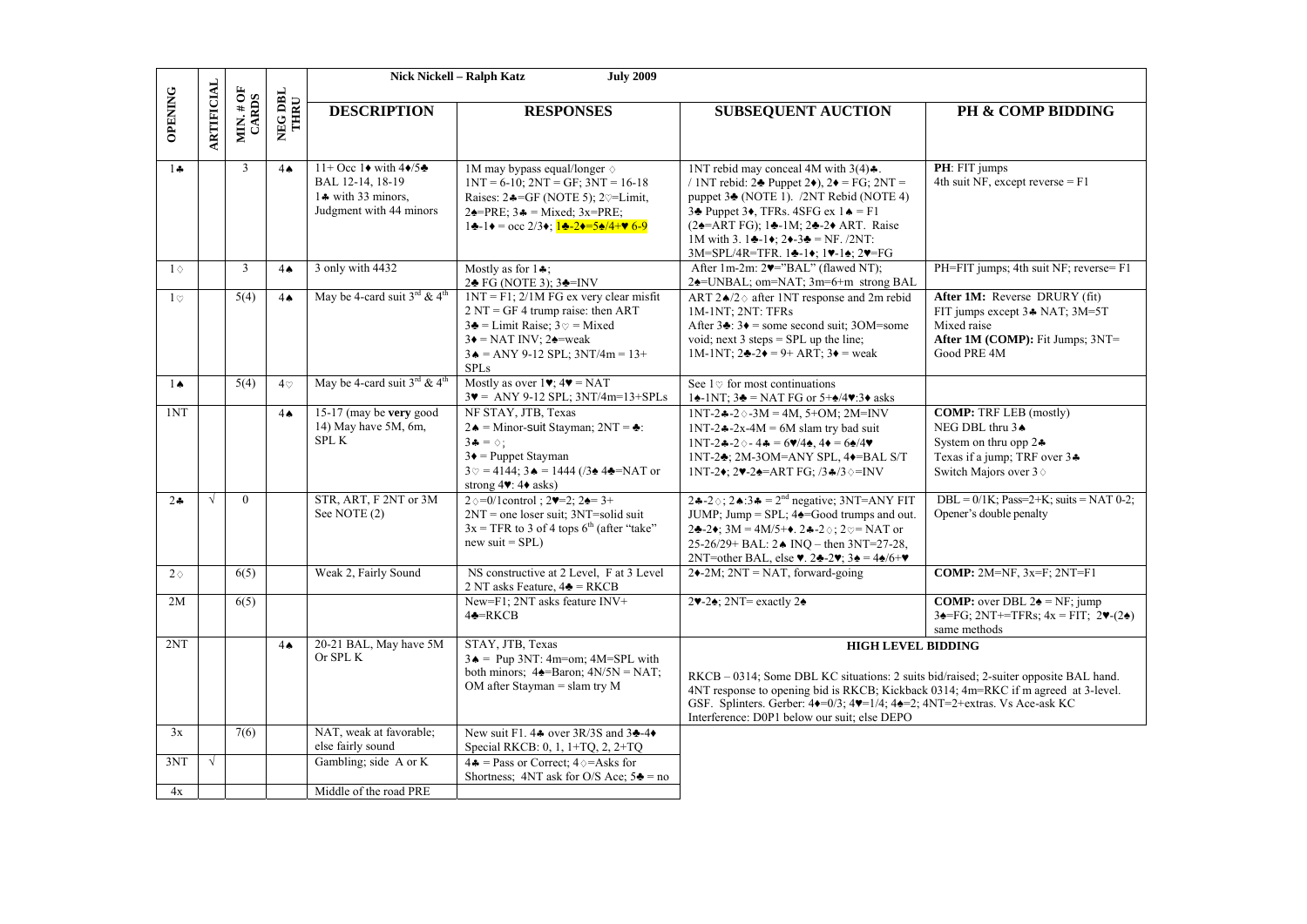# **SUPPLEMENTARY NOTES**

### NOTE (1)

2C Puppet to 2D to sign off in 2D or invite game 1m-1H; 1NT-2S = 4H/4S INV 1m-1M; 1NT-2NT Puppet to 3C to play 3C or show various FG/slam tries:

 1m-1H; 1NT-2NT; 3C-3H = 5H4m(31) game plus: 4C asks lo-hi  $-3D = 4414$  game-plus  $-3S = 1444$  game-plus  $-3NT = 5H4m22$  slam try

 1m-1S; 1NT-2NT; 3C-3S = 5S4m(31) game plus: 4C asks lo-hi  $-3D = 435m1$ om game-plus  $-3H = 415m3$ om game-plus  $-3NT = 5S4m22$  slam try

With 4M5m22 go through 2D With 45 UNBAL after 1H response go through 2D

1m-1M; 1NT-2D; 2x-3m if only 4m and BAL then 16+; With 5m can be BAL or UNBAL after 1H response

#### NOTE (2)

2C Opening: FG, 2NT or 3M

Responses:

| $2D^*$      | 0 or 1 control                                                   |
|-------------|------------------------------------------------------------------|
| $2H^*$      | 2 controls                                                       |
| $2S^*$      | 3 or more controls                                               |
| 2NT         | Any one-loser 6+card suit                                        |
| $3C - 3S^*$ | Transfer to next higher suit: AKJxxx, AQJxxx, KQJxxx (or longer) |
| $3NT*$      | Any solid 6+-card suit                                           |
| 4х          | Two loser 7- or 8-card suit                                      |
|             | <u>Euboro an aco is two controle: a king is onal</u>             |

[where an ace is two controls; a king is one]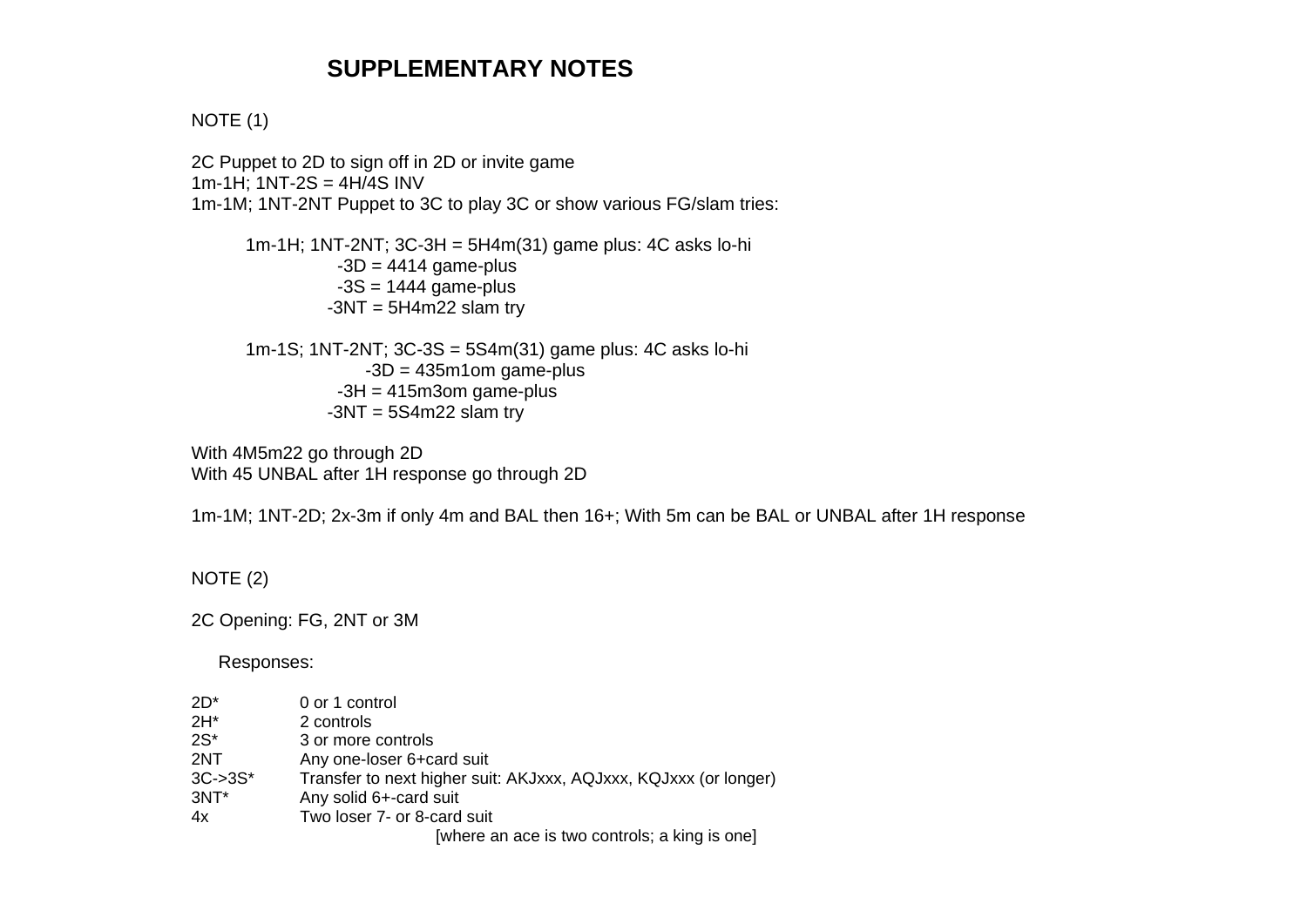| 2C     | $2D^*$              |                                                                                      |
|--------|---------------------|--------------------------------------------------------------------------------------|
| $2H^*$ |                     | Hearts (second suit possible) OR balanced game force (unrelated to hearts)           |
| 2S     |                     | Natural, game-forcing (9+ tricks)                                                    |
| 2NT    |                     | 23-24 HCP, semi-balanced                                                             |
| 3m     | Natural, 10+ tricks |                                                                                      |
| 3H     |                     | 4H/5+D, FG (3S/3NT NAT, 4C extra value 4H)                                           |
| 3S     |                     | 4S/5+D, FG (3NT NAT, 4C extra value 4S);                                             |
| 3NT    |                     | Solid suit, no slam, 9+ tricks, stoppers                                             |
| 4C     |                     | 5=4=0=4, game force (responder's 4D="unbiddable" extras for M; 4NT same for clubs)   |
| 4D     |                     | $5=4=4=0$ , game force (responder's $5C=$ "unbiddable" extras for M; 4NT same for D) |
| 4M     |                     | Signoff, too many controls missing (responder may bid with side void)                |
|        |                     |                                                                                      |
|        |                     |                                                                                      |
| 2C     | $2D^*$              |                                                                                      |
| $2H^*$ |                     | Hearts (second suit possible) OR balanced game force (unrelated to hearts)           |
|        | $2S^*$<br>Relay     |                                                                                      |
| 2NT    | <b>Balanced</b>     |                                                                                      |
| 3C     |                     | One-suited heart two-bid                                                             |
| 3D     |                     | Hearts and diamonds                                                                  |
| 3H     |                     | Hearts and secondary spades (3S=S, 3NT=H positive, 4H=weak preference)               |
| 3S     |                     | Hearts and clubs (4C=C, 4D=H positive, 4H=weak preference)                           |
| 3NT    |                     | 27-28 HCP: 4C Stayman; 4R JTB; 4S minors; 4NT NAT                                    |
|        |                     |                                                                                      |
|        |                     |                                                                                      |
| 2C     | $2D^*$              |                                                                                      |
| $2H^*$ | $3C-3S$             | 7-card suit headed by the at best the queen-jack; else go via "normal" 2S)           |
|        |                     |                                                                                      |
|        |                     |                                                                                      |
|        | $2D^*$              |                                                                                      |
| 2C     |                     |                                                                                      |
| 2S     | 3NT*<br>$4x^*$      | Any FIT jump (at least Hxx or xxxx of spades, trick source in context)               |
|        |                     | SPL for spades                                                                       |
|        |                     |                                                                                      |
|        |                     |                                                                                      |
| 2C     | $2D^*$              |                                                                                      |
| 3C     | $3D^*$              | Artificial, opener may introduce four-card major, play notrump from right side, etc. |
|        | jump-shift*         | SPL raise of m, might be only three trumps as 3C is very strong                      |
|        |                     |                                                                                      |
|        |                     |                                                                                      |
| 2C     | $2D^*$              |                                                                                      |
| 3D     | 3H                  | NAT, may be only four; opener does NOT have a 4H/6+D hand                            |

jump-shift\* SPL raise of m, might be only three trumps as 3C is very strong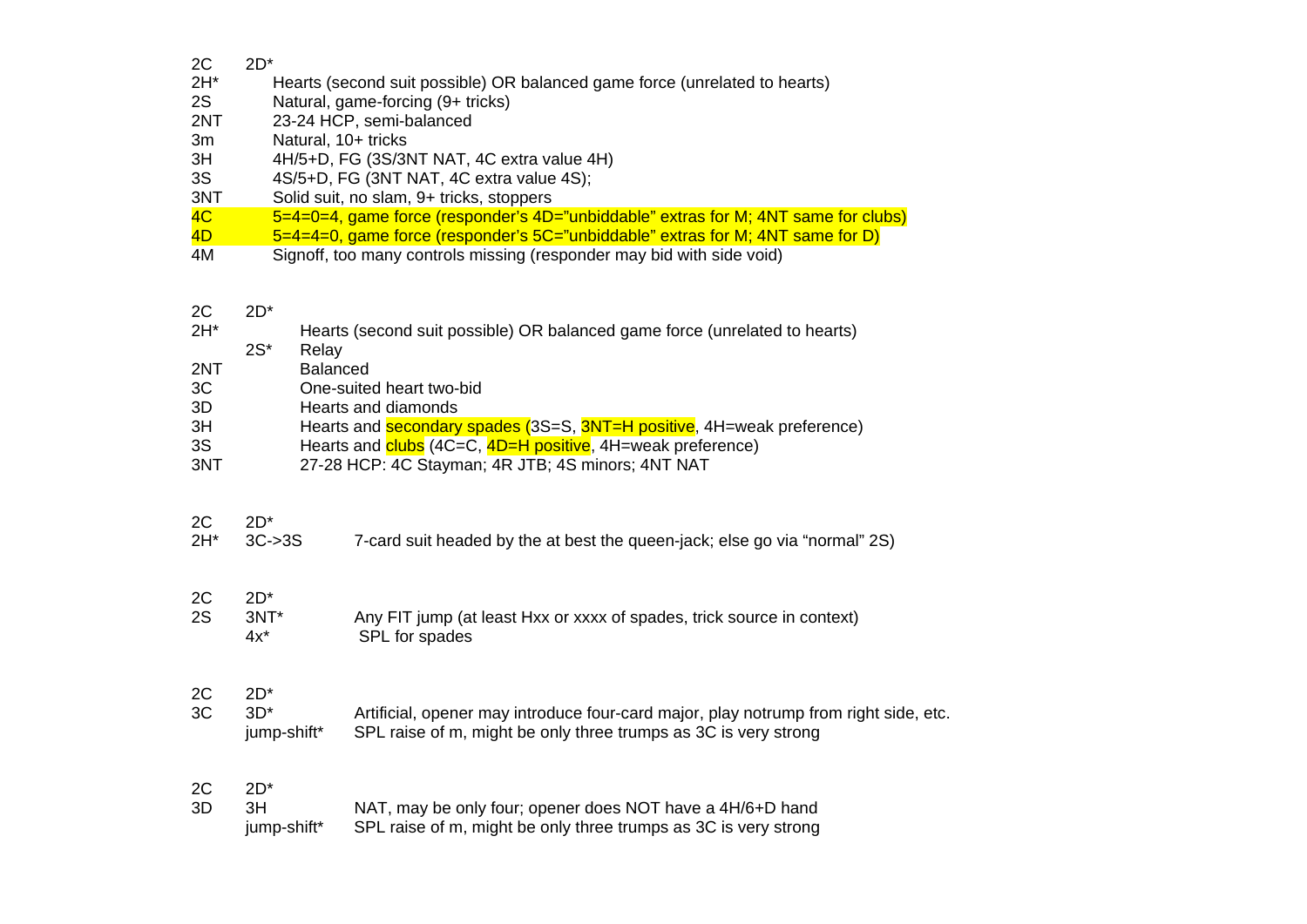| 2C<br>2NT | $2M^*$       | Unlimited              |
|-----------|--------------|------------------------|
| 2C<br>3S  | 2H           | 4S/5+H, FG             |
|           | 4C<br>4D     | Strong 4H<br>Strong 4S |
| 2C<br>ЗH  | $2S^*$<br>4H | F1: 3+ cor             |

 $\vdots$  3+ controls and a fit=slam zone

After 2C-3x: "take" by opener, new suit by responder is shortness, else 3NT or (weakest) self-raise

## NOTE (3)

| 1D      | 2C (FG)                                                                                                                                                        |
|---------|----------------------------------------------------------------------------------------------------------------------------------------------------------------|
| 2D      | Any hand with 5+ diamonds                                                                                                                                      |
| $2H^*$  | Specifically 4=4=4=1 pattern or anti-positional BAL hand                                                                                                       |
| $2S^*$  | Artificial, strong club raise; includes 1444 and 4144 (Responder's 3M NAT)                                                                                     |
| 2NT     | Natural, stopper sensitive, 12-14 or 18-19                                                                                                                     |
| 3C      | Minimum club raise, at least four trumps, 1444 or 4144 included (Responder's 3M NAT)                                                                           |
| 3D      | Extra values, at most one loser in diamonds, no four-card major (rebid 2D).                                                                                    |
| $3M^*$  | Splinters, extra values, at least four-card support, not 4144 or 1444 or (40)54, (rebid 2S*)<br>so responder can cue-bid rather than look for a 4-4 major fit. |
| $3NT^*$ | 18-20 HCP, 4=4=3=2 or very slow hand with four weak diamonds (Responder's 4M NAT)                                                                              |
| $4C^*$  | RKC-C                                                                                                                                                          |
| $4D^*$  | RKC-D                                                                                                                                                          |

### 1D 2C

|       | $2H^*$ 2S <sup>*</sup> (INQ)     |
|-------|----------------------------------|
| 2NT   | 4441 minimum range               |
| 3C    | 4441 stiff C honor minimum range |
| $3D+$ | BAL grope, value-showing         |
| 3NT   | 4441 extras                      |
| AC    | 4441 stiff C honor extras        |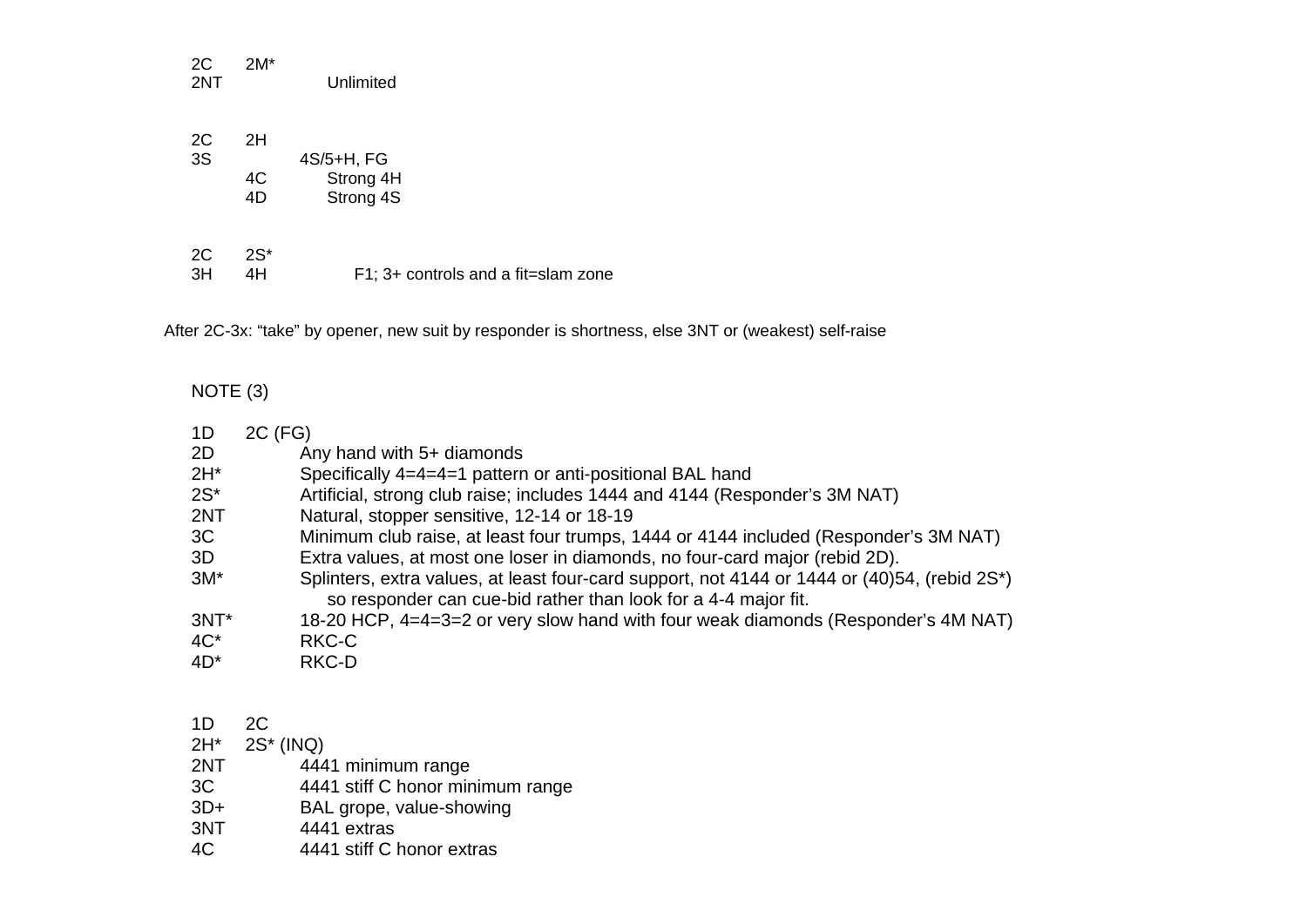| 1D<br>$2H^*$                   | 2C<br>3M        | 4M/5+C (prefer to SHOW)                    |
|--------------------------------|-----------------|--------------------------------------------|
| 1D<br>$2S^*$                   | 2C<br>2NT<br>3C | Major-suit stoppers<br>No reason to bid NT |
| 1D<br>$2S^*$<br>3M             | 2C<br>2NT       | SPL (4441)                                 |
| 1D<br>$2S^*$<br>3D<br>3M<br>4M | 2C<br>3C        | Strong D<br>Stopper<br>SPL (4441)          |
| 1D                             |                 |                                            |

1D 2C 3NT 4M NAT, F1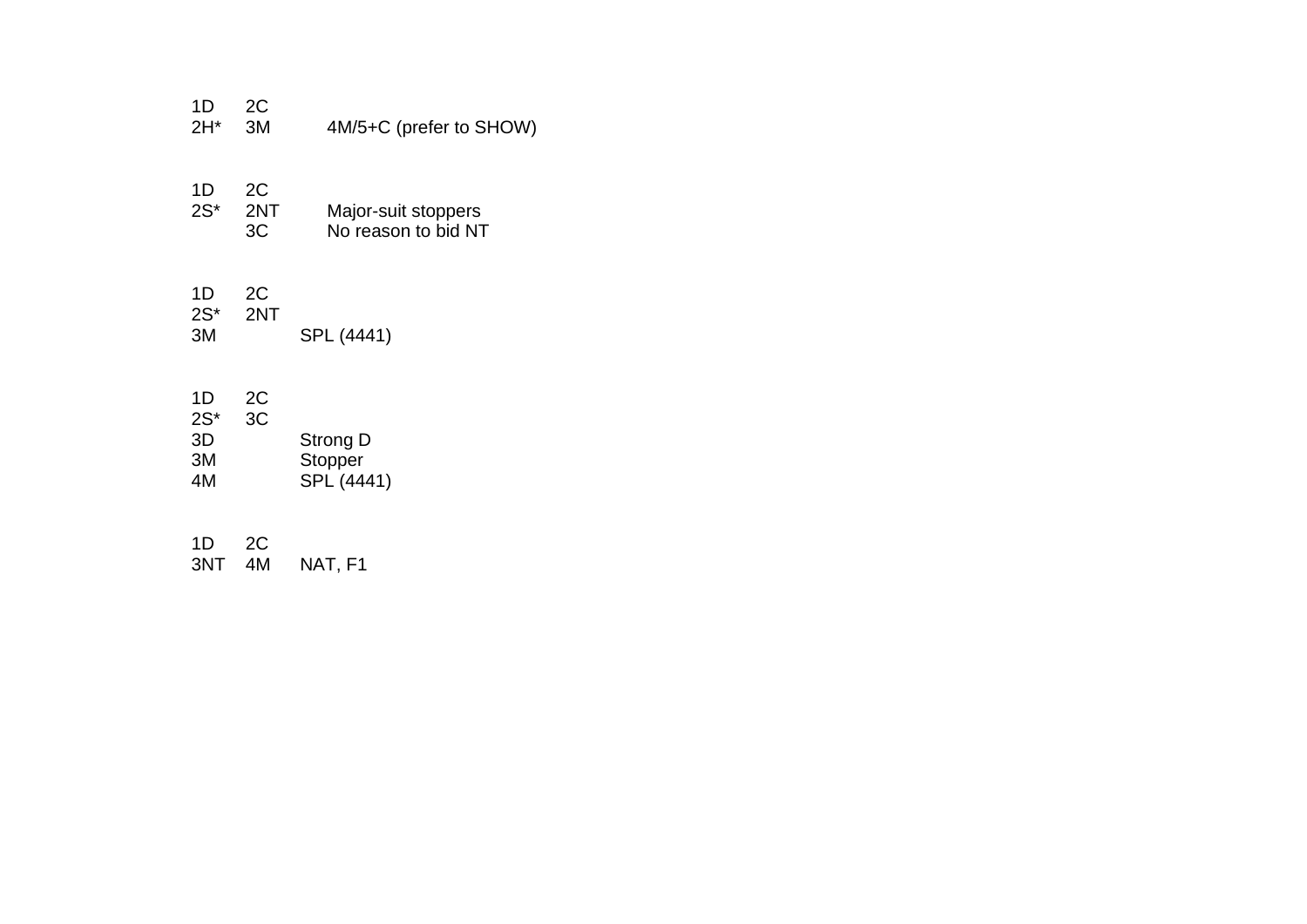NOTE (4)

| 1m  | 1M |                                                                                   |
|-----|----|-----------------------------------------------------------------------------------|
| 2NT | 3C | Puppet to 3D                                                                      |
|     | 3D | After 1S: 4+H (take TFR only with 4H, else 3S with 3S or 3NT with 2/3)            |
|     | 3D | After 1H: 5+H (take TFR only with 2H, else with 3H vote re COG or slam interest)  |
|     | 3H | After 1H: 4S/4+H (Opener bids 3S with 3H, 3NT with 2H/<4S, else with 4S)          |
|     | 3H | After 1S: 5+S ((take TFR only with 2S, else with 3H vote re COG or slam interest) |
|     | 3S | Other minor (typically only $4M$ ) $\dots$ 4m = NAT, not RKC                      |

Opener takes retransfer to M only with TWO; with THREE opener votes for 3NT, 4M, or shows slam interest

 $1<sub>m</sub>$  $1M$  2NT 3C 3D Pass Route to 3D 3M 5M/4+m 3OM SPL with 4M/4+m 4om SPL with 4M/4+m 3NT 4M/4+m, NF 4m RKCB-m

4m is RKC if we have discovered a fit below the four-level and are FG

1m 1H

- 2NT 3D 3H 3S 6+H, ART slam try
- 1m 1H  $2NT$   $3H$  $4S/4+H$ 3S Three-card H support 3NT NAT: Neither 3H nor 4S 4x All show 4S